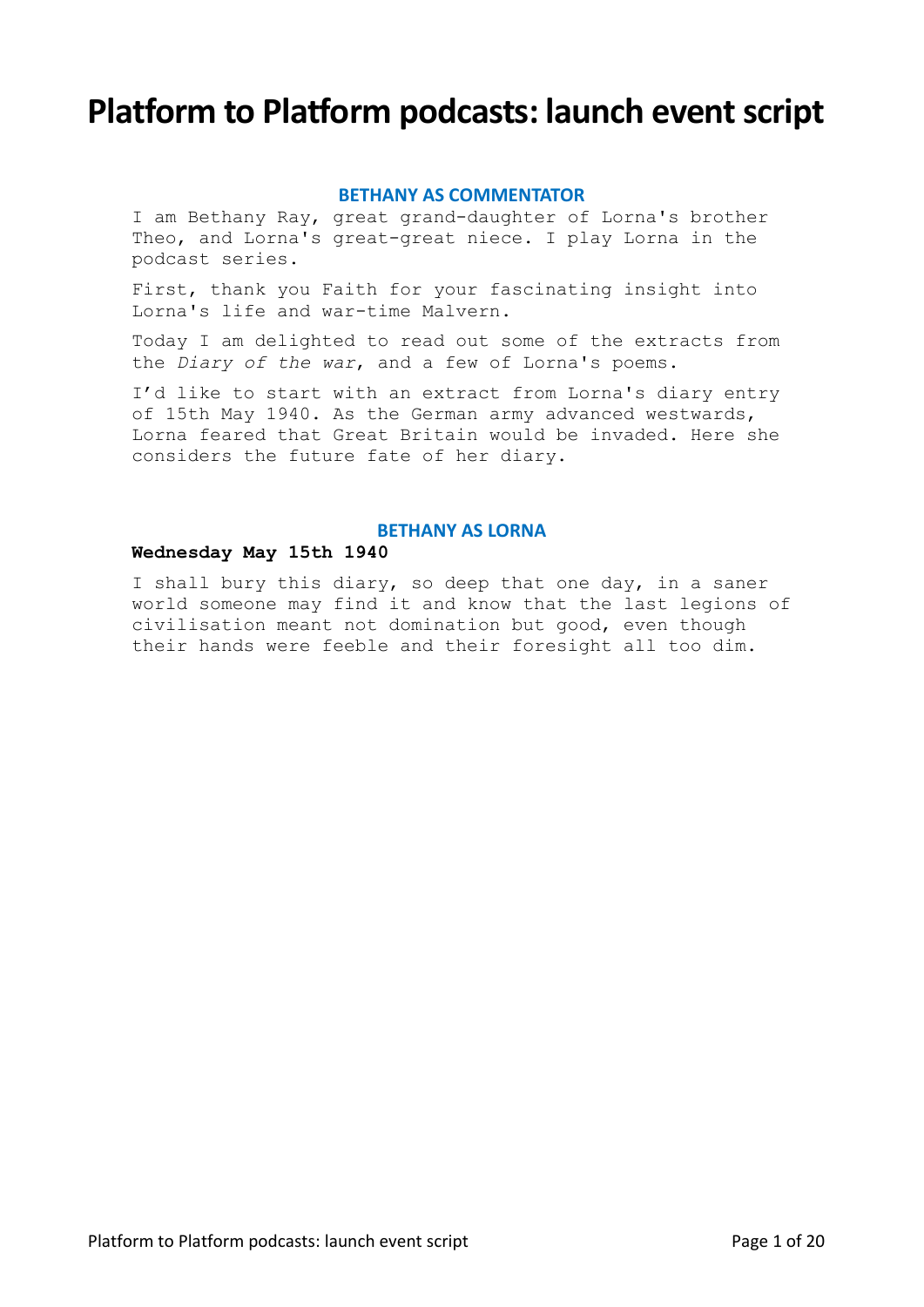As well as the purpose of her exercise book after the impending invasion, Lorna reflected on her own possible future.

It is clear from the diary entries as late as summer 1940 that she expected to recover from her illness. This next entry was written during the evacuation of Dunkirk.

# **BETHANY AS LORNA**

## **Monday June 3rd 1940**

The "Great Deliverance", the incredible feat of arms which no one dared to hope possible, is nearly over. And, with the help of God, four fifths of our army, which seemed doomed, has been brought off, and more are still being rescued. The Germans have expended enormous amounts of war materials, planes and men to annihilate the BEF - and failed.

A mood of tranquillity and optimism, which came over me this afternoon, gave place all too soon to weariness and war-fret. One lives a lifetime of opposite moods in a day. But what tears at one's nerves is the endless continuity of it, more and more killing, day after day.

There are times when I feel endlessly old, and worn out, and others when I feel hopelessly young, and completely unable to combat life, or to hope for any future. I know somehow, despite the frantic entry of May 15th, that we shall win in the end, but my spirit quails at the task of building up again what has been broken down. It took twenty two years to arrive even in this country at anything like normality after the last war. When things have settled down again I shall be old?

1000 bombs have been dropped on Paris. The motive was pure spite for the planes were so high that they could not possibly see whether they were bombing military objectives or not.

I seem to have said fairly frequently in the course of this diary that comment is useless. It is useless really. One finds oneself recording huge disasters in almost time-table terms, as though nothing mattered, simply because there are really no words that can adequately express one's feelings.

One's mind will not grasp the idea of Paris – Paris, one of the loveliest cities in the whole world being bombed. Nor can one imagine any human creature that could contemplate such an act.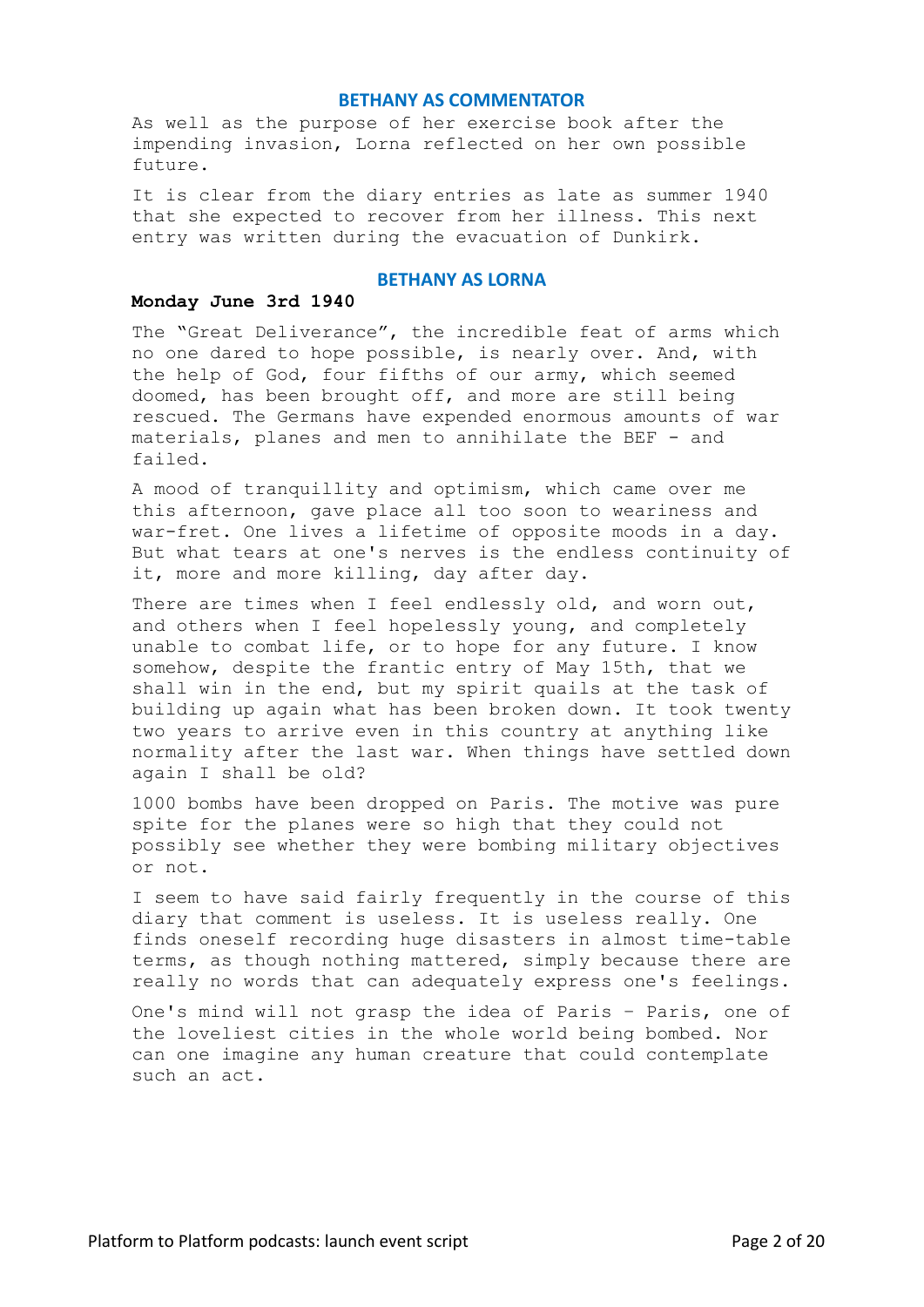Lorna was correct when she said 'we shall win in the end' but sadly she did not live to see this.

In this poem - probably written in 1941 in the last year of her life - we can see that she believed, in fact, that her life was over by 1938, when she was just 24 years old.

## **BETHANY AS LORNA**

## **1938 to 1929**

Dead years, you were the best of life I had Free from all bitterness and frustrate pain When I had scarcely leisure to be sad I shall not know your liberty again

This may be ruin that I look on now Shadowy half-life in a body marred Weak, useless, savage with my own despair Youth's hopes to ashes mercilessly charred

This was the childish promise of great things This was a hope, realised in emptiness This was the future, agonising past This is, and will be, lasting bitterness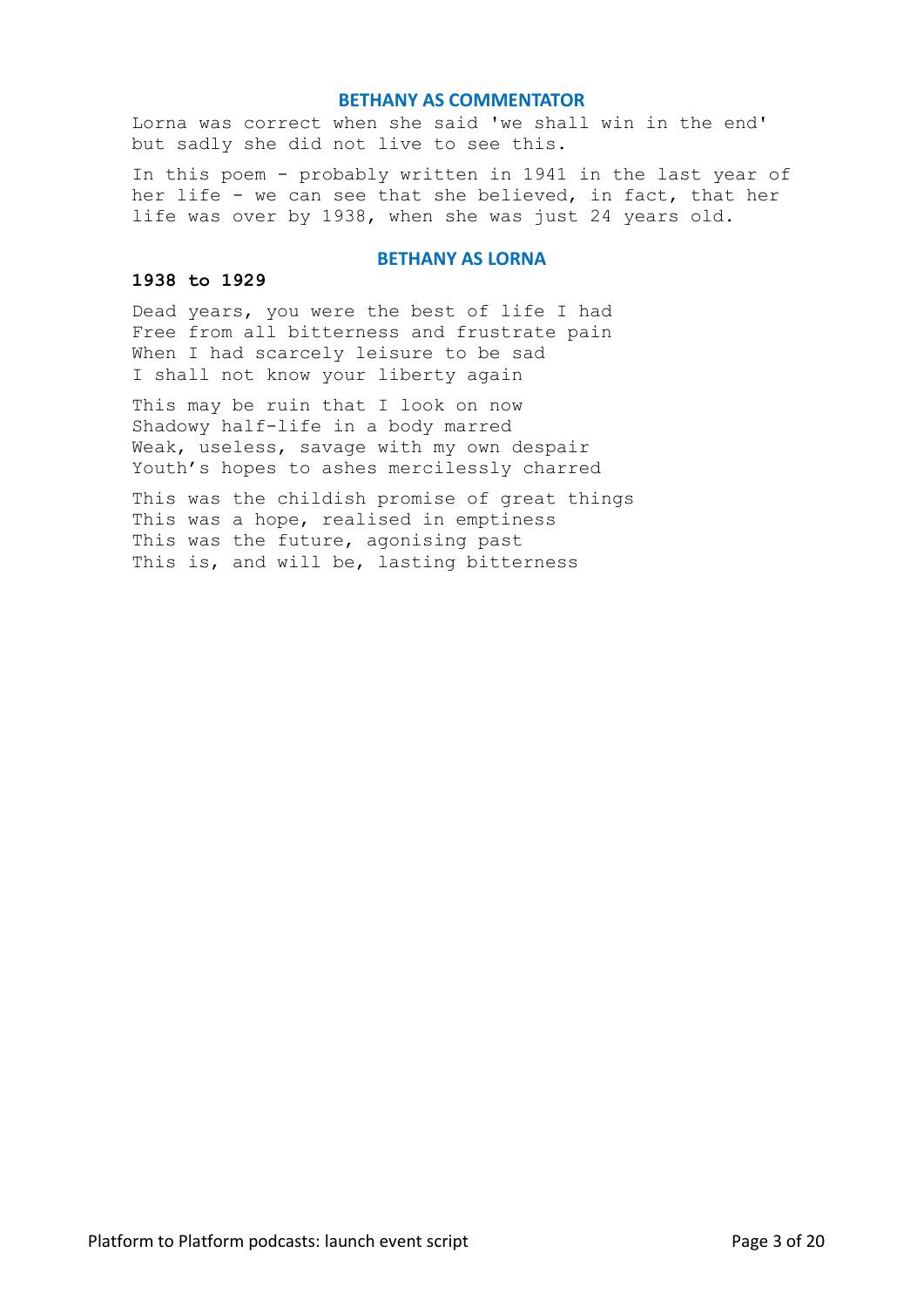I'm now going to read from one of the earlier diary entries. This one is interesting for a couple of reasons.

The first is that it was not written in Malvern, but in Bristol, in a church on the Gloucester Road that was demolished in the 1990s.

The other reason for selecting this extract is that there are echoes here of recent events in Ukraine.

# **BETHANY AS LORNA**

# **Friday September 29th 1939**

*St Michael and All Angels*

I went to Gloucester to the Infirmary and am to go again on November 24th. Report is favourable on the whole, although I have had more pain than has been usual for a long time.

We have received our marching orders. Berlin and Moscow, having "liquidated" the state of Poland, have now decided that we are going to make peace - or else. I am afraid they will be doomed to disappointment, and are liable to find that when you have driven another country to war it is possible that they will be determined only to end it on their terms.

There is one crumb of comfort to be drawn from this deplorable situation and that is that knowing the militant and brutal attitude of Fascist states, when they are sure of any easy victory and their utter intransigence, it leads one to suppose that they have only one thing to look forward to from a long war - and that is defeat. Otherwise there would have been no offer of peace.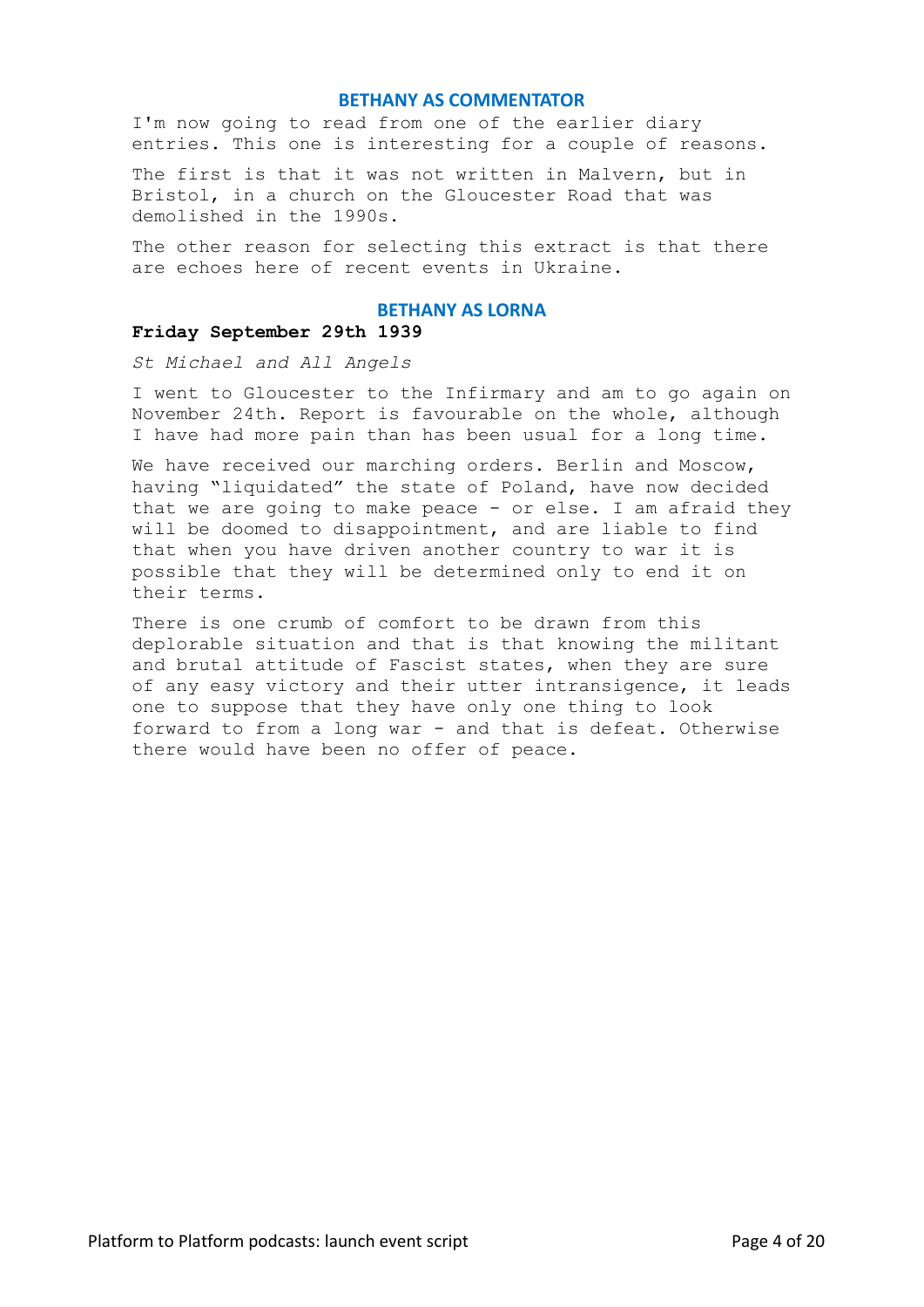Some might wonder why a 25 year-old might be so interested in war.

We know that war played a large part in Lorna's father Bertie's life: at the end of the 19th century he served in the Second Boer War, and he was on active service in World War I during the first four years of Lorna's life. Bertie's experiences may well have cast a shadow over young Lorna.

In her poems Lorna also tell us about her early encounters with war. With her parents and brother Theo, Lorna visited the World War I battlefields in northern France in 1920 when she was just 6 years old. She wrote this next poem about this trip when she was 15.

#### **BETHANY AS LORNA**

## **The battlefields of France** (written 23 April 1929)

I, a child, have trod the hallowed ground Unknowingly gazed upon the things they knew Gazed on torn tree of shattered mound Where once the shrieking shrapnel flew I did not know, I did not understand Why these things were and whose the hand That tore all nature from a flow'ring land

I could not dream that men had fought and died Upon the very spot on which I stood Once decked with grass and daisies pied A pleasant field flanked by a shady wood Now the trees with shatter'd branches seem to ask "Lord, is it man's allotted task To spread out ruin like a hideous mask?"

Why did you leave us, oh men of our nation? Was it for England? That we may be free? Was there no other way, no arbitration To stop such work without such a fee? "Our lives were the price paid for your need That peace might be yours we had to bleed You reap in joy - but we sowed the seed"

They sowed the seed with bone, blood and sinew Each for his country, his home, and his wife They sowed it for hope and the breath that is in you That you might be free - for freedom is life Those who have died and sleep o'er the waves Send us this message that we may be brave "Stamp out all wars! Man is no slave! Strive for what's right. Christ triumphs o'er the grave"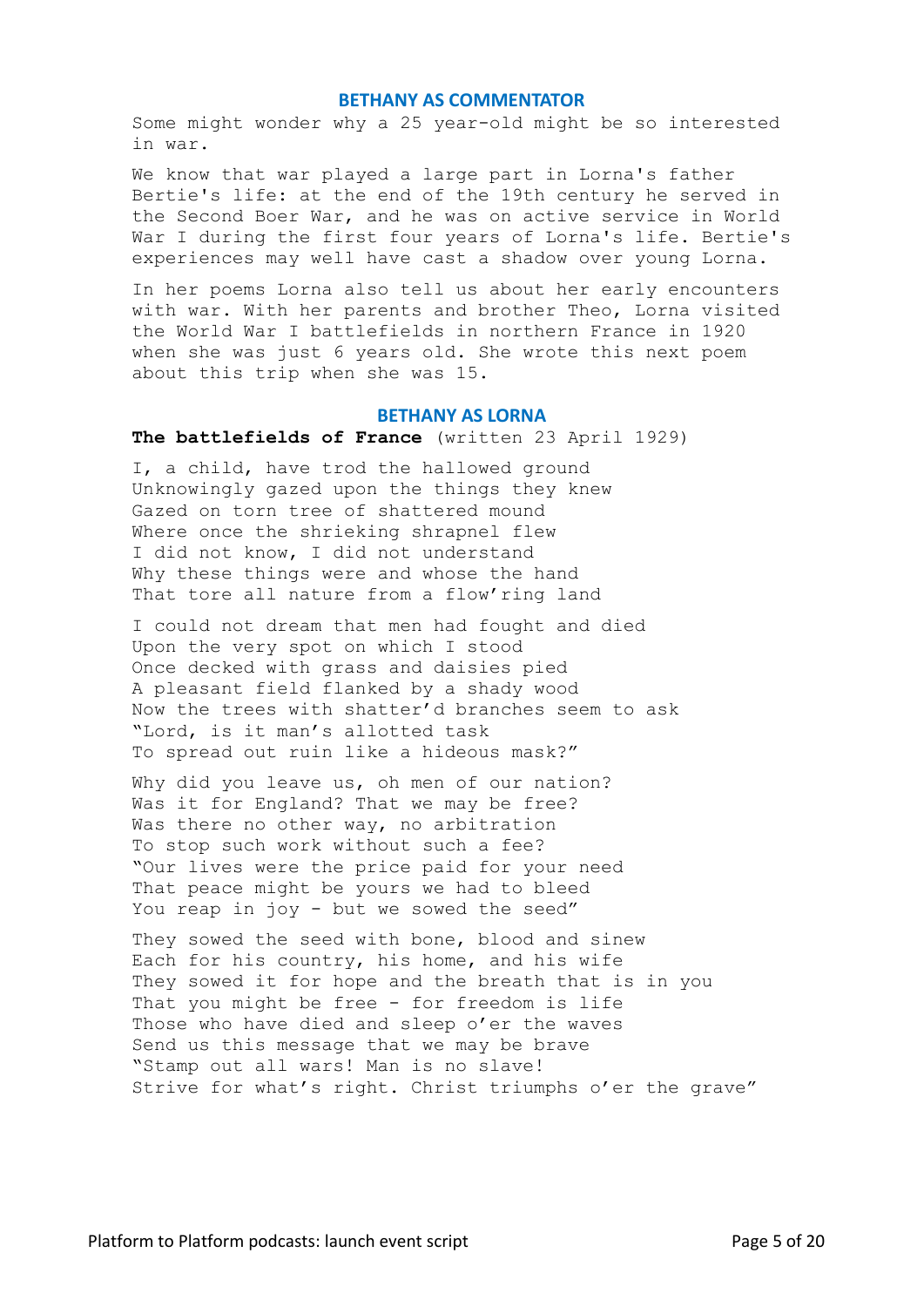This later poem, most likely composed in 1941 when Lorna was 27, also refers to the trip to France.

The poem also highlights one of the challenges that we encountered when recording the podcast series: dealing with vocabulary in languages other than English! In this case there are three lines in Latin from the 13th century hymn to the Virgin Mary known as the Stabat Mater<sup>1</sup>.

# **BETHANY AS LORNA**

# **Pietà**

Small, golden, a wisp of woman-hood In the dark, distant future a woman grown Kicking, square-toed at scythed stubble By Death mown down

Eyes wonder. I straddle a crater Ploughed by a bursting shell Grey in my hand and cup-like Part of a skull Laughing I let it fall

Stabat Mater dolorosa Juxta cruces lachrymosa Dum pendebat filius

O, but this bone is cheap that grows from a woman Blind in the womb to pitiful birth Cheaper than bullet or steel for destroying Dung and manure to the earth

 $1$  If anyone asks, these translate as 'At the cross her station keeping, stood the mournful Mother weeping, close to her son to the last'.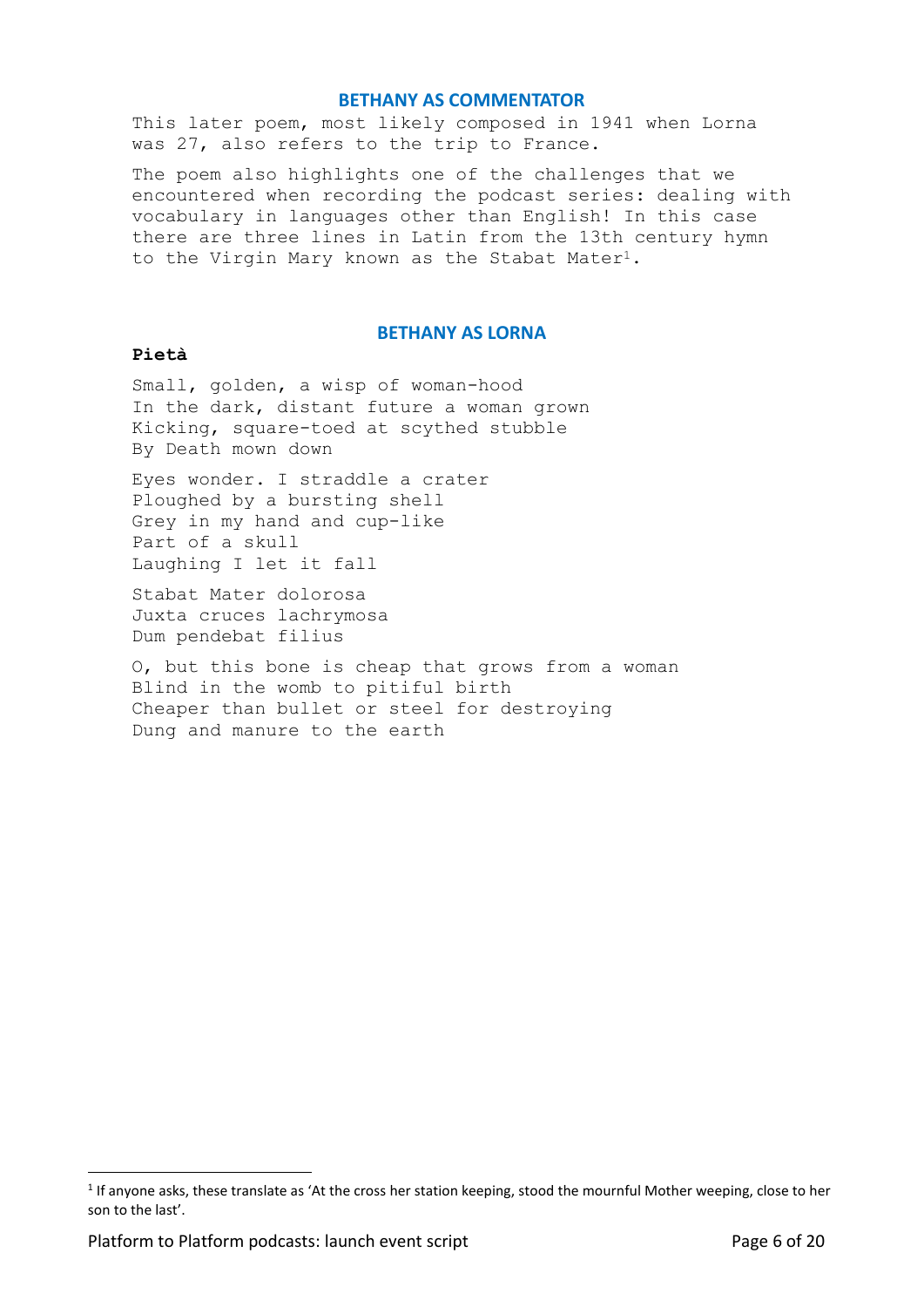I'm now going to read three more diary entries. We selected these ones because they tell us about Lorna's two closest male relations: her brother Theo, and her father Bertie.

In the first one, we are reminded that 'Walls have ears'.

#### **BETHANY AS LORNA**

# **Friday September 15th 1939**

Theo rang up, whereupon I dropped two very unmilitary bricks, though I cannot think what use my "information" might have been to the enemy!

What a lot we poor civilians do have to learn.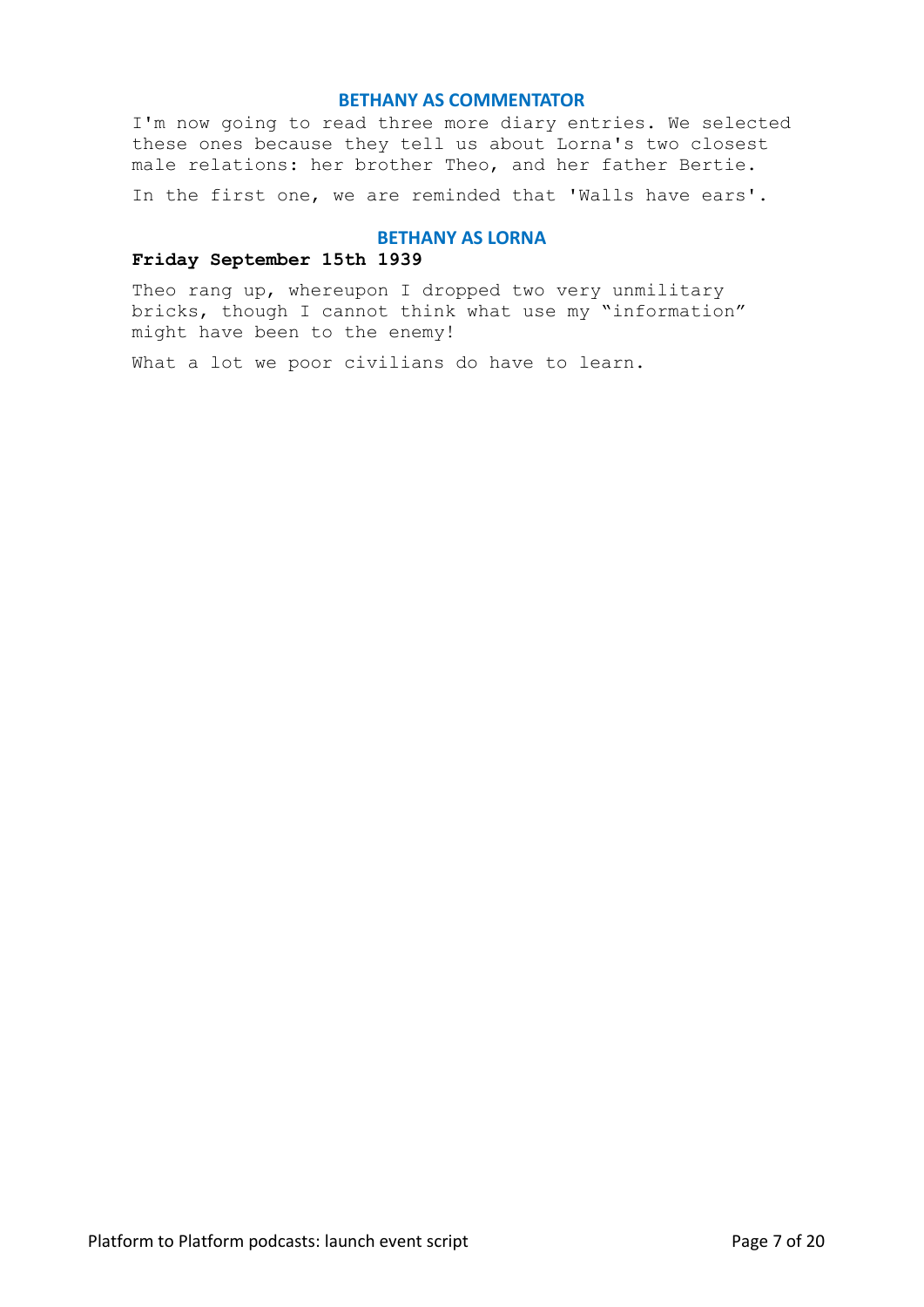Lorna's tone in this next extract is completely different from the last. We cannot be certain, but we believe that Lorna's father's departure described here may be related to the planning of the evacuation of Dunkirk.

# **BETHANY AS LORNA**

#### **Tuesday May 7th 1940**

Today Daddy went abroad on sealed orders after having been interviewed by the War Office last Friday. Although he said he would probably have to go, and we had sometimes accepted the idea and sometimes not, it was a horrible shock.

I feel as if I should rather like to be sick, even though there is no immediate prospect of his going into danger. His just walking out as he did after he had said goodbye, without looking back, had a curiously unearthly air about it, as though one was up in the air looking down at it from a long way off, and as though one had no feelings.

The responsibility, when one dares to think of it, is very heavy, particularly in these evil times.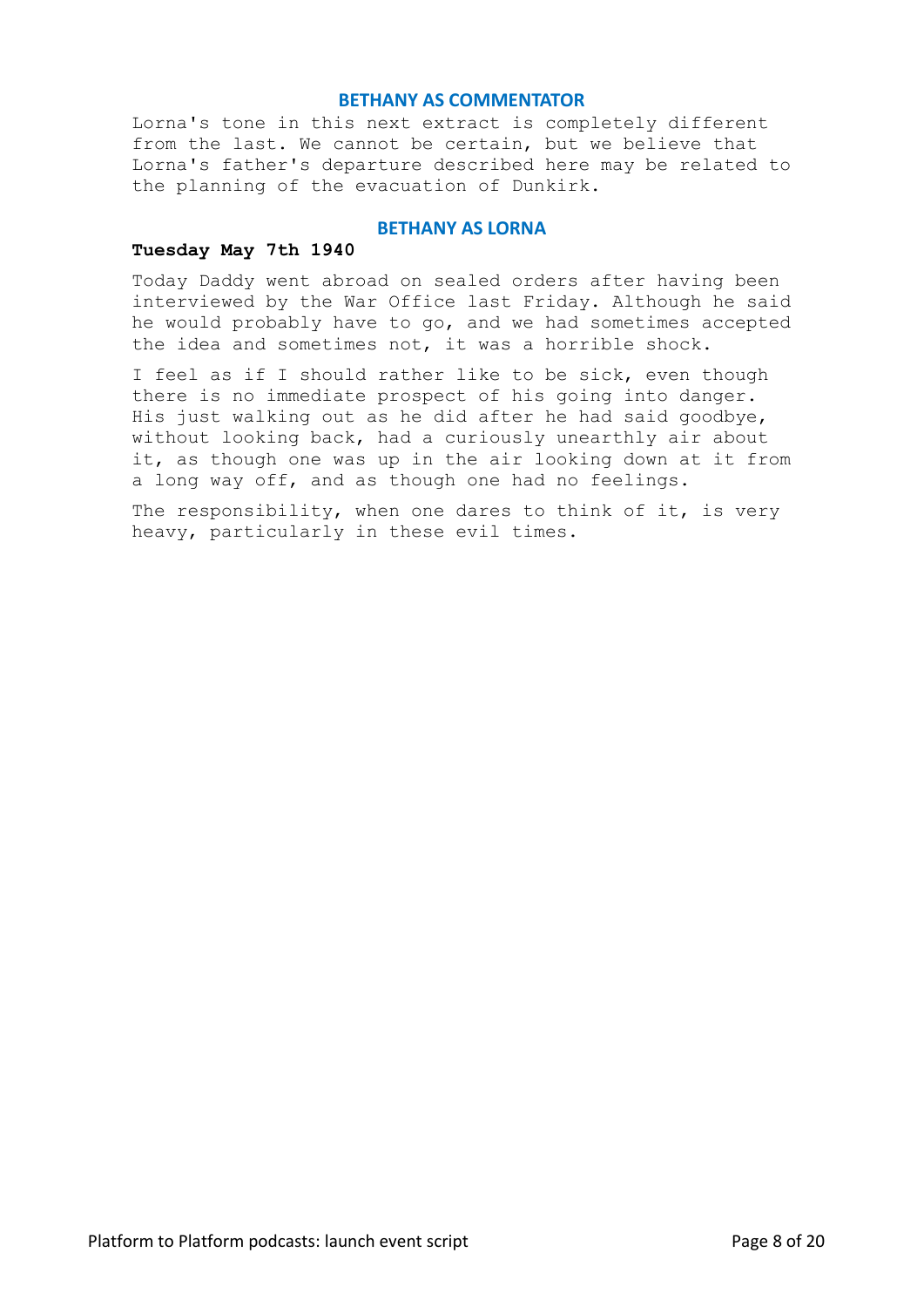In the following extract we learn that Lorna's relationship with her father was not an easy one.

You may also be interested to know that this is the first extract of Lorna's diary that her nephew Jonathan Lloyd showed to Hazel Hall in July 2019. If Jonathan had not done this, we might not all be here today!

# **BETHANY AS LORNA**

## **Saturday October 26th 1939**

I have had the by no means unique experience of being ordered to get out by my amiable father.

It has happened now about three or four times, coupled with the assurance that he has not the least interest in me, and accompanied this time with the threat that if I continued to be "rude" i.e. to express my ideas freely, a court order could be obtained to eject me.

The state of being "rude" on my part consists of my replying with any degree of indignance or resentment to orders given in a tone which would disgrace a drover shouting at his moke. Since I am dependant for my bread and butter - and never allowed to forget it - I have no right to be spoken to like a human being. Nor, since my behaviour is worthy only to be ignored, have I any right to raise my voice or venture my opinion, even when I happen to be witness of insults and slights heaped upon my beloved mother. That is stating my case very violently and in the hot blood roused by new cruelties and old bitter prejudices. Now I am going to state my case in stone-cold sobriety.

I am a woman of twenty six and a Bachelor of Arts. That hard-won title, outside of the house circle, gives me the right to be considered of something a little above the average intelligence. I can deny outright any charges that anyone may care to bring of having caused my parents one moment's anxiety in keeping bad or extravagant company, being disobedient to their wishes, or underhand or untruthful. The only demands I make upon either of my parents are that I shall be accorded a common and loving courtesy, shall be treated in accordance with my age and the standing which I have a right to consider mine, and that I shall be allowed my own opinions which I am now well qualified to form.

My darling mother has never for one moment found it necessary to use "force" upon me because she has always listened sympathetically to what I have had to say. I imagine she usually finds that my ideas are common sense, and that when they are not, I am open to reason.

This is my standing ground. Reason and reasonableness are my law - so long as I am expected to acquiesce in anything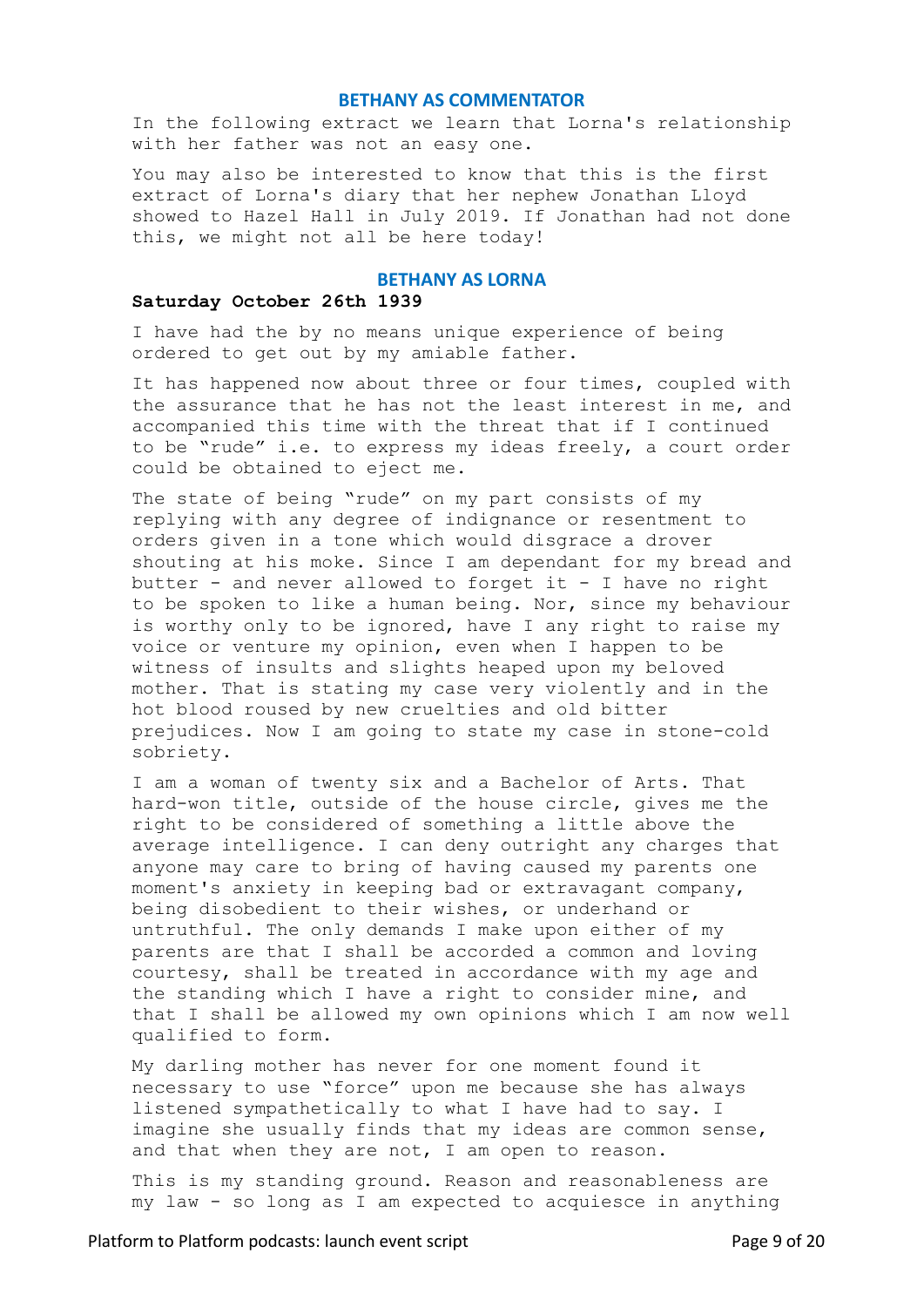that I believe to be unjust or wrong without registering a protest, however vain, a course that anyone with any integrity of spirit would revolt from, and so long as I and my sweet mother are addressed like some kind of helot. So long shall I reserve the right to reply as I think fit, whether my conduct is considered insubordinate and unfilial or not.

But should a new and more loving way be adopted, I should be only too glad and happy to end this hateful state of affairs. When I am treated like a daughter, I shall behave like one.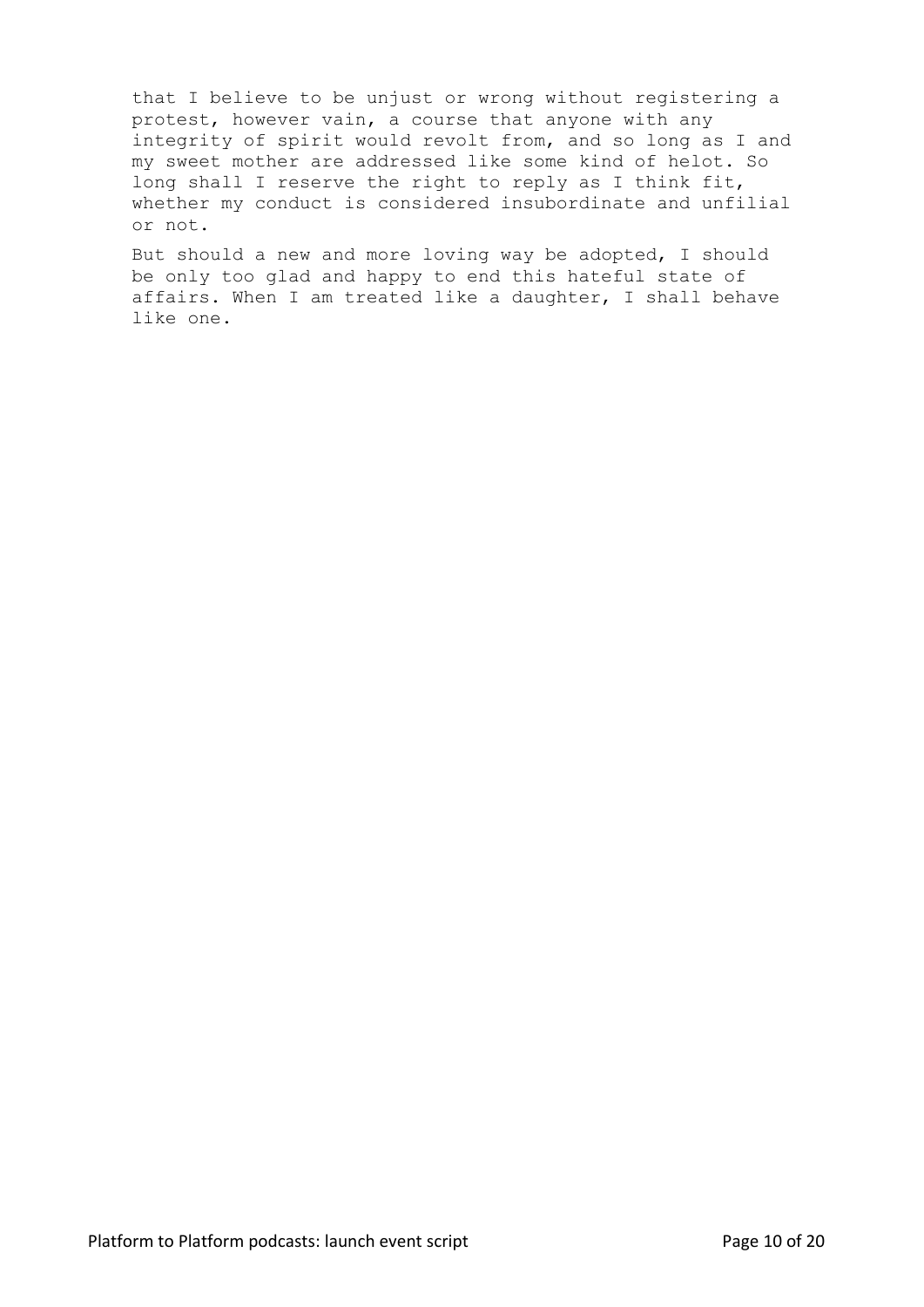While Lorna had a difficult relationship with her father, she loved her mother very much, as is evident in the gentle poem *To my mother*.

## **BETHANY AS LORNA**

**To my mother** (written in the late 1930s)

If I should love you, as you Have loved me; true To your own fair idol of me: false Only to any picture of me else, Then might my love surpassing be Like yours for me.

Your love is like light Constant and bright, Here is only bliss To be loved like this He - or she - loves changeover Yours never.

I change and grow Different and slow Time building up a nature Draws in each a feature To be unchanged and true Only belongs to you.

If there is any good In me, or if I should Nothing achieve.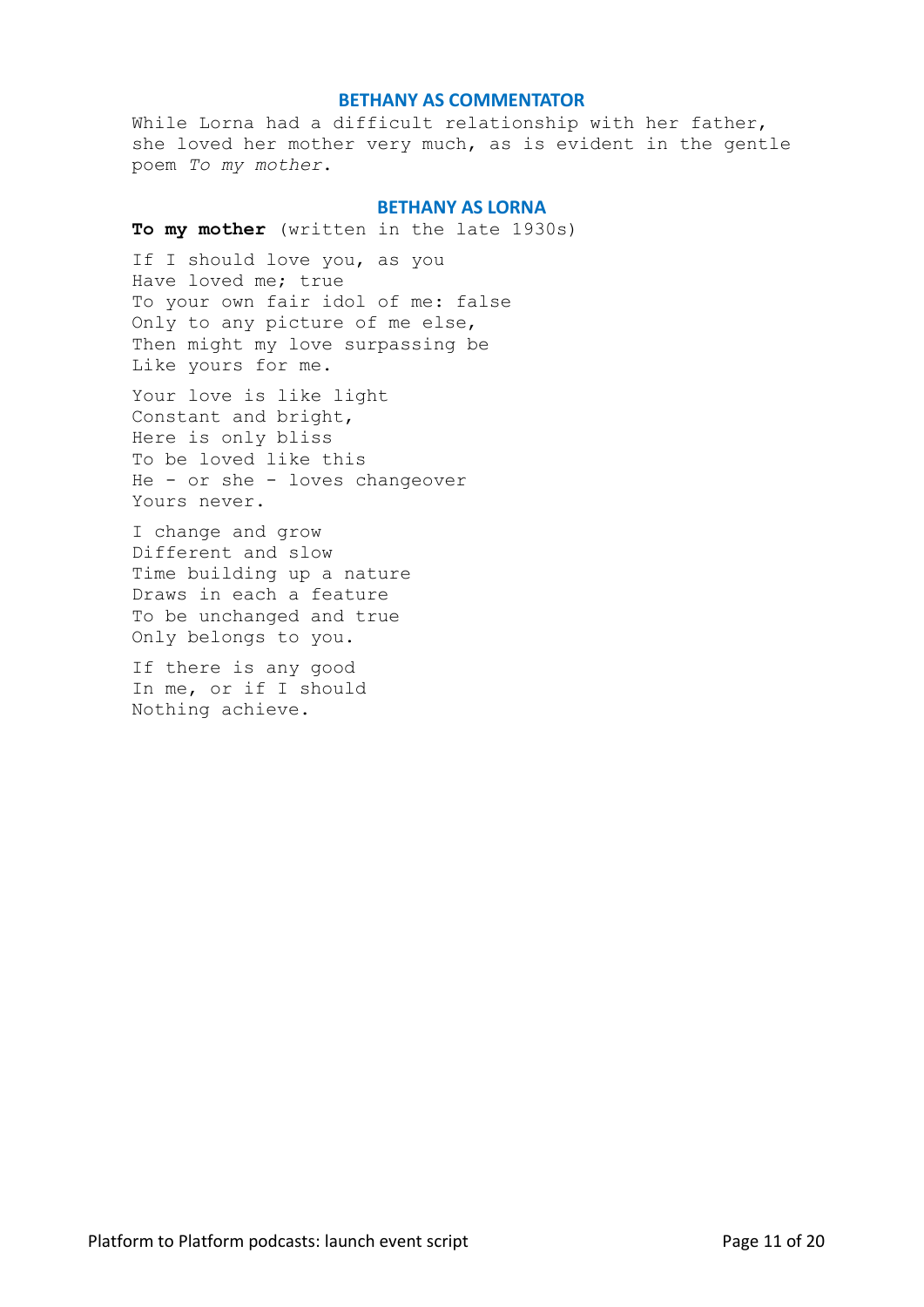I'm going to return to the *Diary of the war* again in the next couple of pieces of Lorna's writing.

In the next one, Lorna reports the fall of Paris in June 1940.

Do please listen out for the mention of the Franck's symphony in D minor here. A section of this music is used as the theme tune for the podcast series.

## **BETHANY AS LORNA**

# **Friday June 14th 1940**

Paris has fallen. Monsieur Reynaud's desperate appeal to America has received no answer – except that Roosevelt says "it has not reached him officially"! Sunk in sloth and folly and unpreparedness as we were before the September crisis, there was no help they could give. What is to be done must be done by our own efforts.

I think I shall remember this day as long as memory holds its seat in this distracted globe. The sense of tragedy enacted and impending is utter, and almost overwhelming.

I shall never forget the BBC's courageous and inspiring music of Sibelius First Symphony and the whole of Cesar Franck's D minor. These the enemy can never take away, but I feel as if something inside me is dying.

Oh Paris, Paris. It is only five weeks since the invasion of Belgium!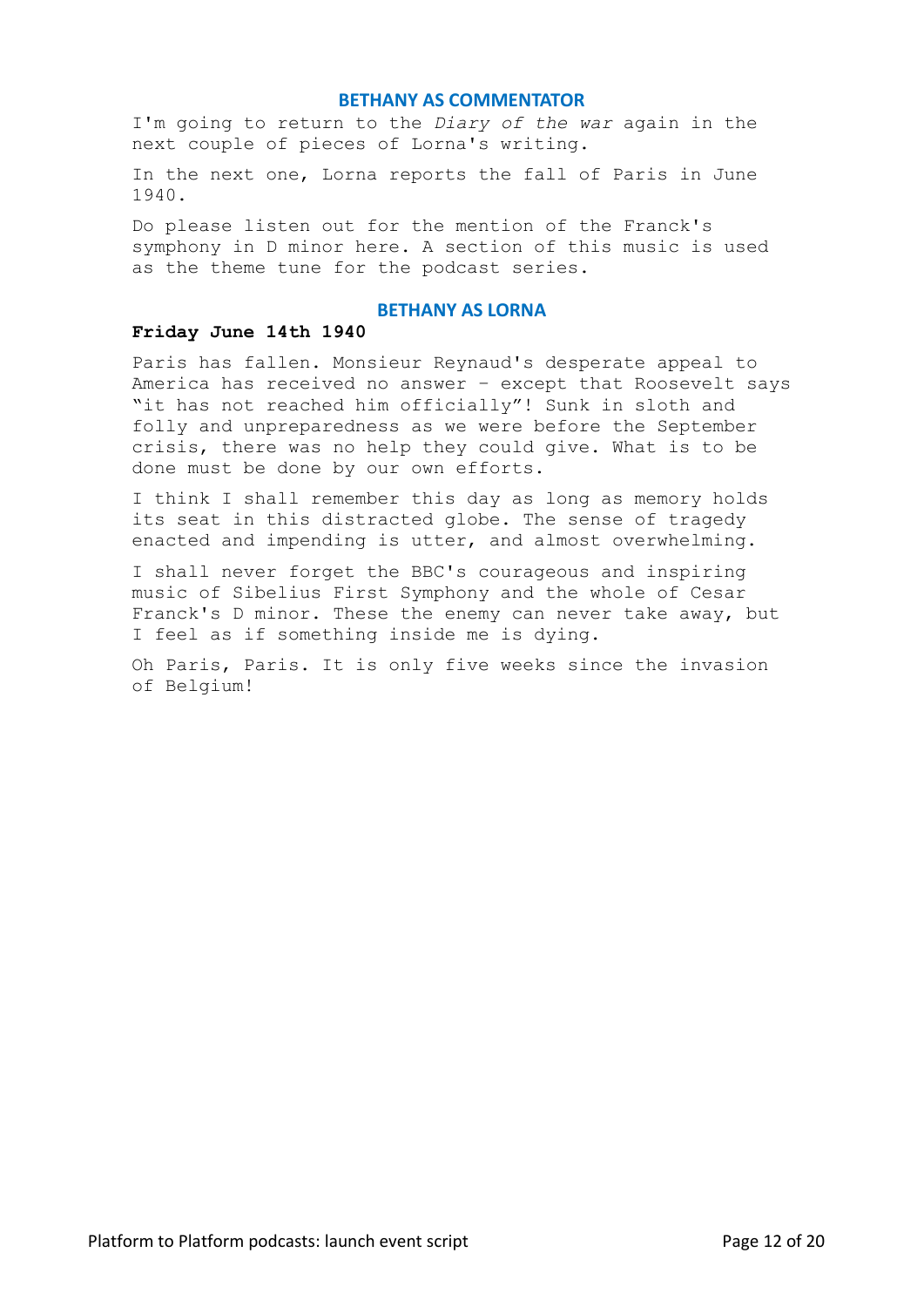As well chronicling major events in her diary - such as the 'liquidation' of Poland, the evacuation of Dunkirk, and the fall of Paris - Lorna also considers the impact of war on ordinary, undocumented people.

# **BETHANY AS LORNA**

# **Sunday January 7th 1940**

What won't get into the history books is the story of a bundle of letters found in the pocket of a dead Russian. They were the loving outpourings of his half-literate wife, in which she told him how unhappy she was, and what a miserable day she had spent on the last festival day. But most of the letter was concerned with little Ljonja who wanted to know when his Daddy was coming home, and asked that if Daddy came home in the night, might he be wakened up so that he could see him.

"Daddy" is dead, frozen stiff in a Finnish wood, because Joseph Stalin and Adolf Hitler have determined to walk the way of senseless ambition.

Huge catastrophes have no power over me, but these small tragedies, which mean so little to demagogues and tyrants who demand them, have power to make me think and feel violently.

I can't get out of my mind what I read about a child in the sinking of the "Simon Bolivar" crying "Save me Jesus" and little Ljonja without a father, and thousands like him: English, German, Finnish, French, Polish, Czech, and Russian.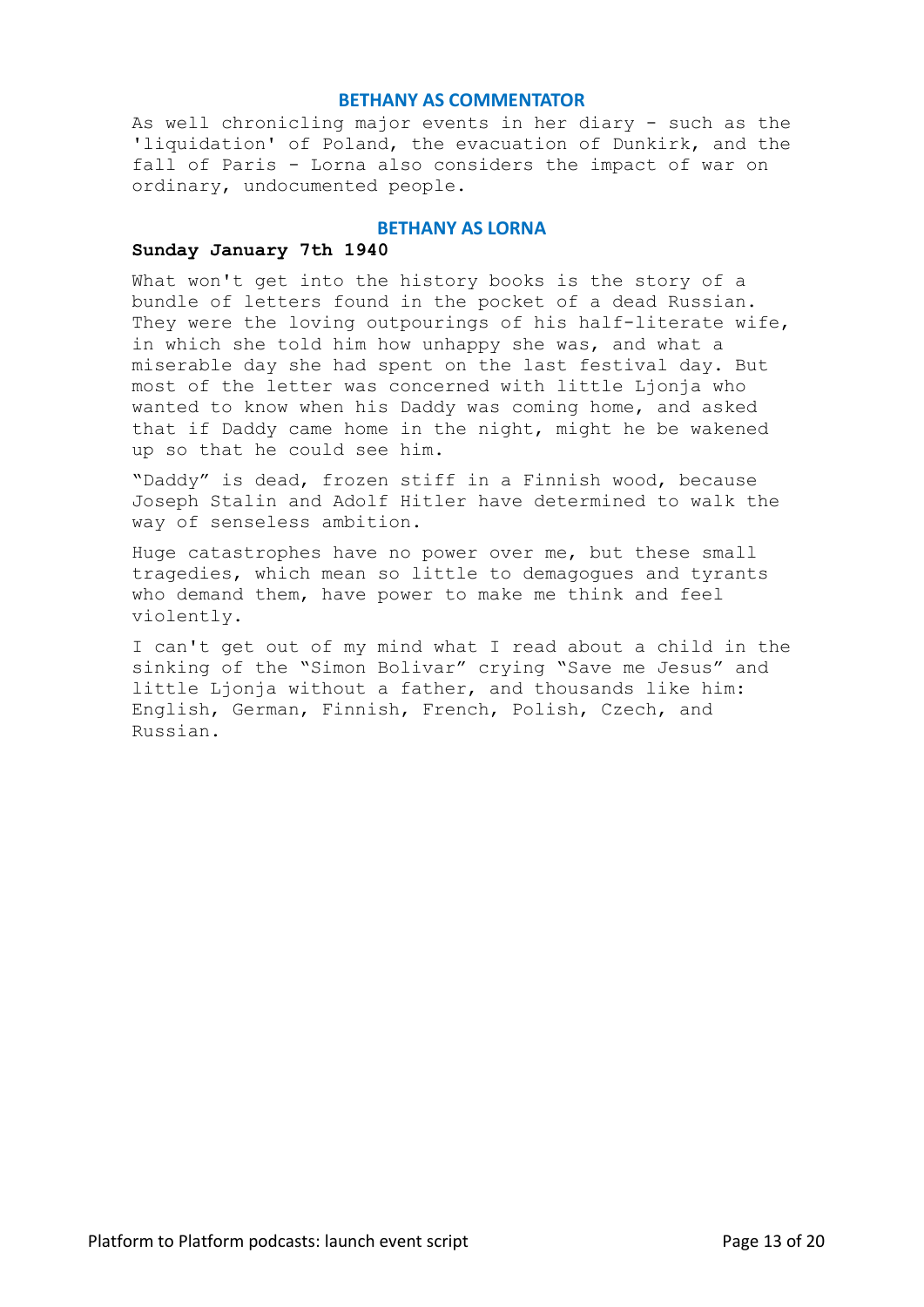This next extract is one of my favourite passages from the war diary. Again, it shows Lorna's compassion. The last line reminds us that Lorna wrote it when the Battle of Britain was underway.

# **BETHANY AS LORNA**

# **LORNA**

#### **Wednesday July 31st 1940**

We caught a toad this evening: such a jolly little fellow, who was great faking at being captured by human beings. He put his funny parodies of hands over his eyes, with the fingers spread out to "protect" himself from us.

It was that rather heart-breaking and - from our point of view - quite futile gesture that made me ponder the problem of cruelty and mercy. Personally I find the instruction to kill or inflict pain utterly incomprehensible! I cannot see into, or have any part in, a mind that cannot be touched and softened by a weak confiding little gesture like that of the toad, whether it is in man or beast.

I will never, by word or deed, pretend an admiration for those who abuse their strength to hurt the weak. I prefer Shakespeare's almost divine sympathy that even entered into the feeling of a snail "Whose tender horns being hit, shrinks backwards in his shelly cave with pain, and there all smothered up in shade doth sit, long fearing to peep forth again!"

He was a nice toad.

240 enemy planes have been brought down this month by our ground defences and the RAF.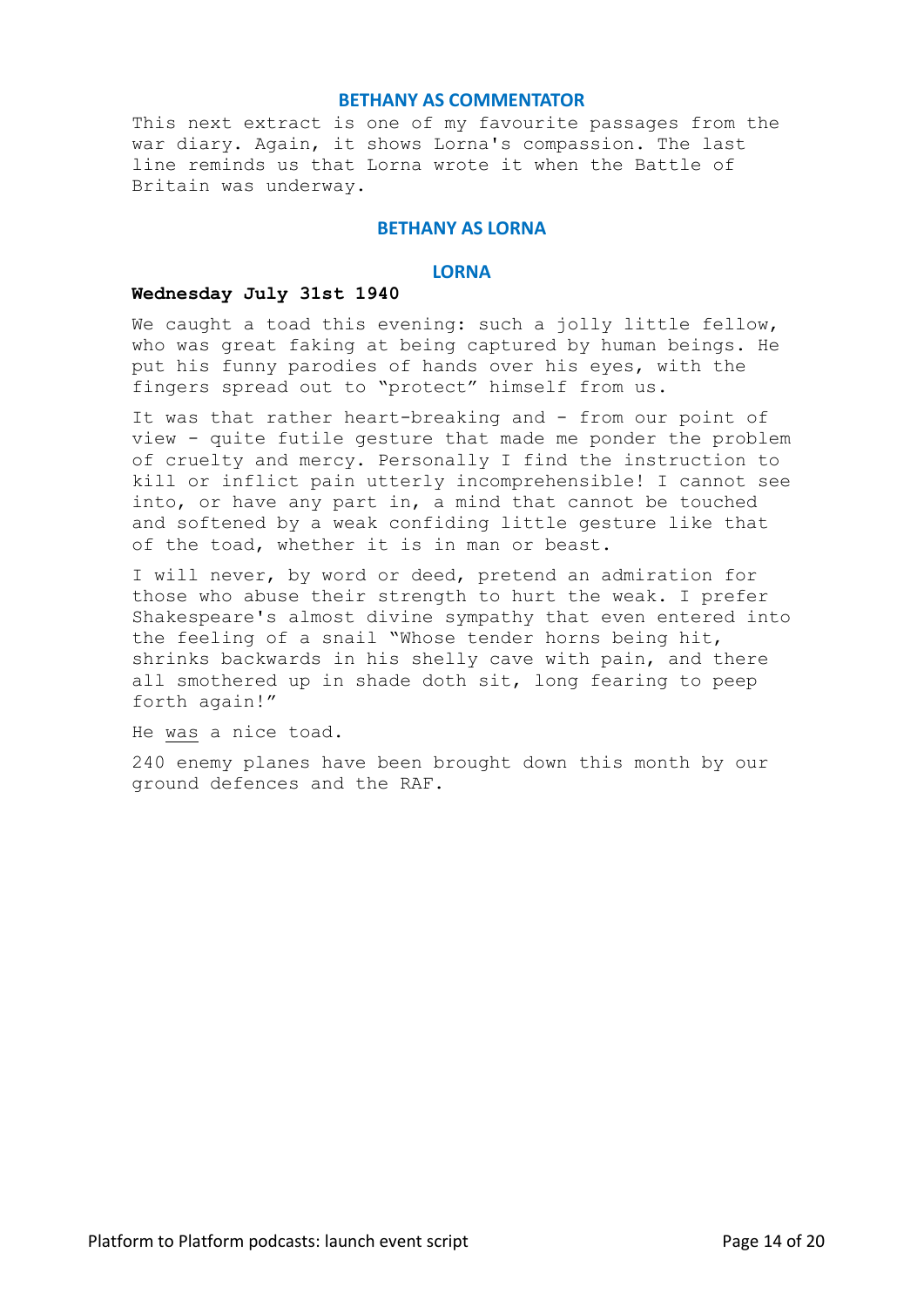A different reptile made it into Lorna's poetry.

## **BETHANY AS LORNA**

**Presents for my aunt** (written in the late 1930s)

I sent my aunt a lizard to be a kind of pet She said it had got house-maid's knee and sent it to the vet. The vet remarked with feeling that he didn't like the creature, "It's just like her to send it, "and "You see if I don't teach her!" I sent my aunt a motor-bus, she ran it upon glue; I sent my aunt some strychnine, she put it in the stew; I thought it best to do her in with very little pain, And now I shall not have to send her anything again!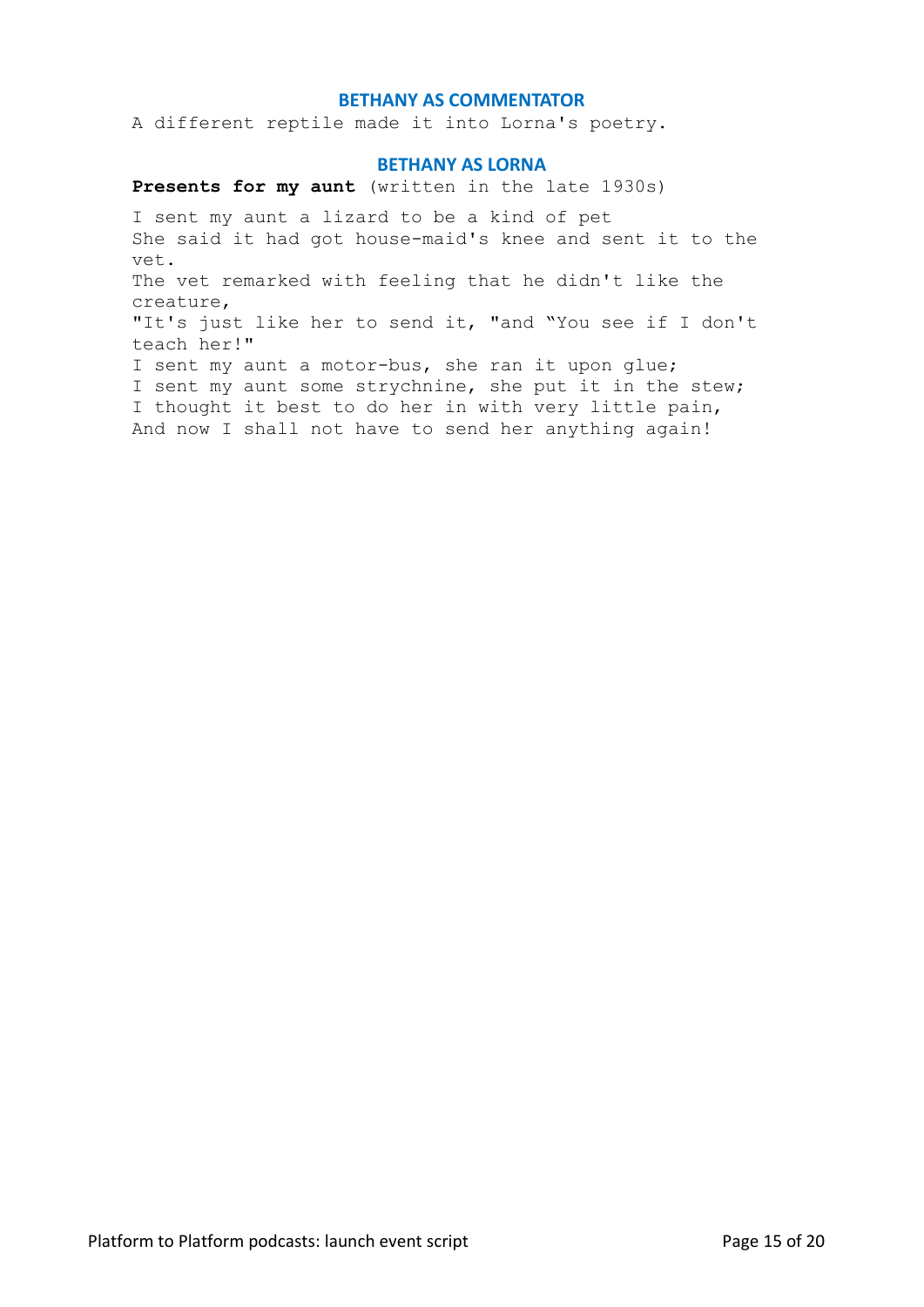Another comic poem was inspired by Lorna's work as a school mistress.

## **BETHANY AS LORNA**

**Lines to a member of A form doing prep** (written in the late 1930s)

You are a nuisance, Barbara Smith, You're one I like not to be with. I hate your giggles, loath your smirks, You scorn to be a girl that works. You haven't done a stroke for hours, And nor have I, by all the powers. [Damn you.]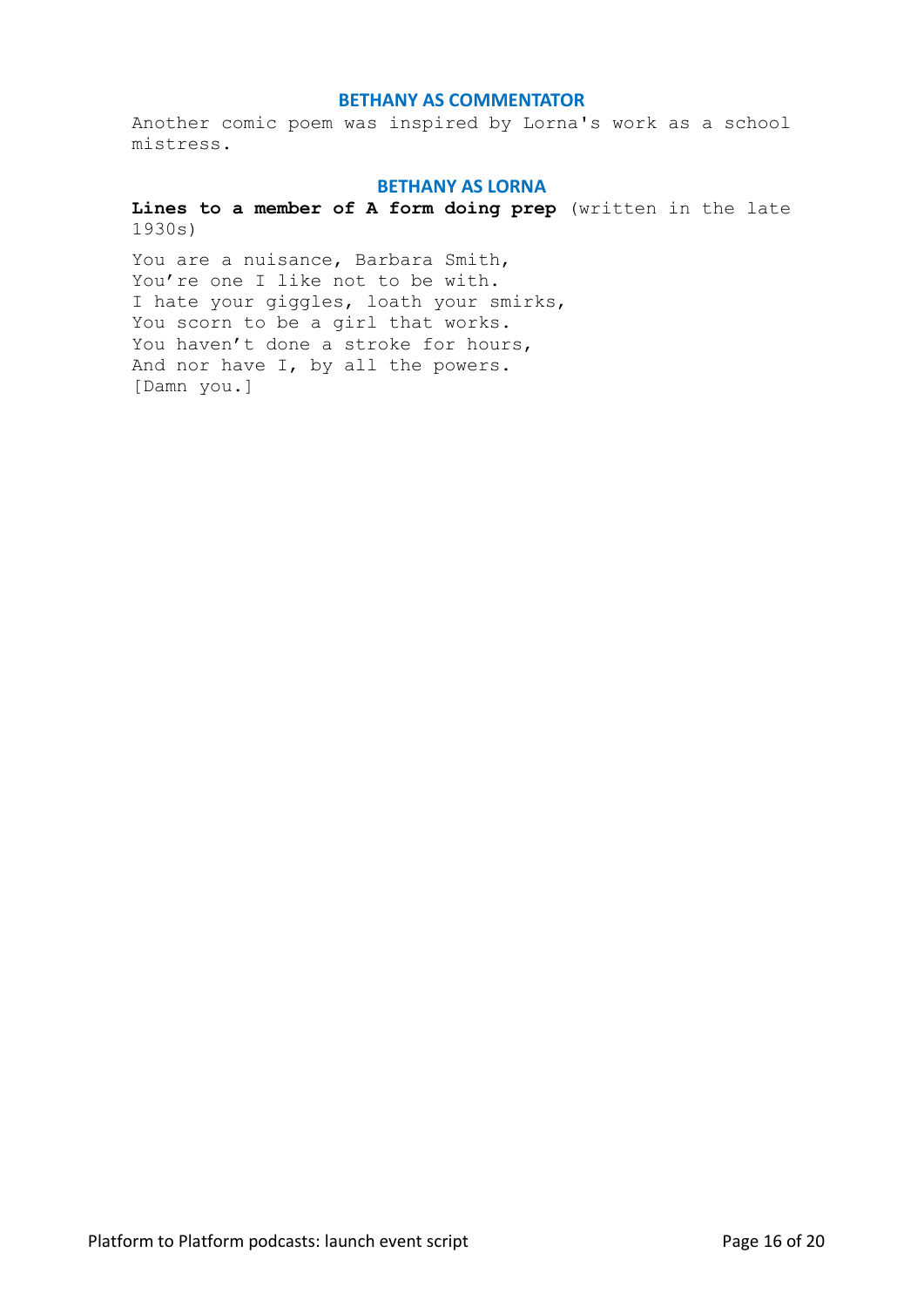Lorna's diary ends in January 1941. We don't know for certain why she stopped writing then, but this entry from the last day of 1940 provides some clues.

Here she refers to the church that she attended in Sheffield that was bombed three weeks earlier, and to her grandparents' large house in Bristol that was requisitioned as accommodation for soldiers.

The quotations at the end are from Ecclesiastes in the Old Testament.

## **BETHANY AS LORNA**

## **Tuesday December 31st 1940**

The most curious feature of this diary are the gaps - as though when things are worst and most pressing to express, anything is practically impossible; and when things are better, the desire is less urgent. This is the last day of the most terrible, incredible year that anyone has been called upon to live since the world began. What glorious effrontery to be able to say that and mean it!

No nation on earth has ever stood up to what we have this year and survived as we have, and even managed to end up with a species of solemn optimism for 1941. Does it spring from a sure fore-knowledge of the future, or from a cheerful pessimism that - after all - it would be hard for things to be much worse? Whatever 1941 may have in store for us, it couldn't find it easy to surpass what 1940 had for us, if we had known it.

So much of this diary, which was real and passionate at the time, now seems a little false and stilted. So much more has acquired a significance, unsuspected when the words were written.

Perhaps one shouldn't write diaries, at least not the moralising kind, nor as a peg to hang a war on.

How did one feel at the time? Hardly at all; frequently one deliberately prevented oneself from thinking, or even allowing dread possibilities from taking the shape of thoughts.

The nightmare of the fall of France: how does it look now after six months? Perhaps worse than it did when it was happening because possibilities and dangers which were not apparent (because of the very horror of it) have been reached and passed.

A church clock is striking ten outside and there are two hours of 1940 left. I often listen to that clock in the night. It represents order, decency and sanity, and yet I wonder how long even it will last.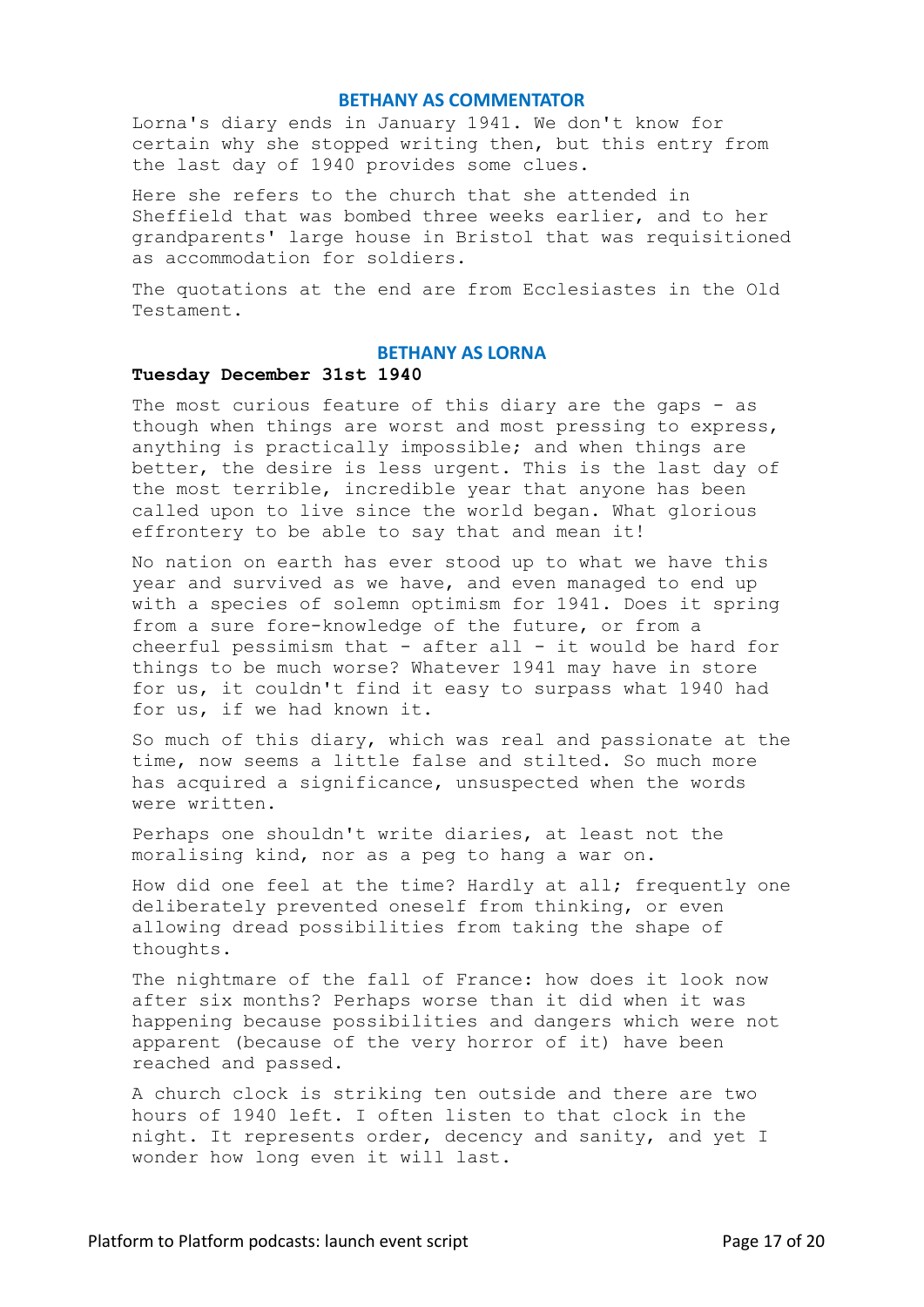St Mark's, the church where I was confirmed, the little book shop where Joyce and I made innumerable little purchases, are destroyed. Mrs Fisher's house with the ridiculous bull's head sticking out of the quite meaningless façade is burnt out. Craigmore harbours soldiers.

London vanishes gradually. Now a slice is shorn away as on Sunday night, now inchmeal buildings are levelled and gaps torn in its ancient fabric. With each, something dies that was hallowed by generations of hope and endeavour, quiet monuments of ordinary strivings vanish into piles of rubble.

"And some there be which have no memorial, who are perished as though they had never been, and are become as though they had never been born, and their children after them". I think I understand rather better than I did what was meant by the seeming paradox "But these were merciful men, whose righteousness hath not been forgotten".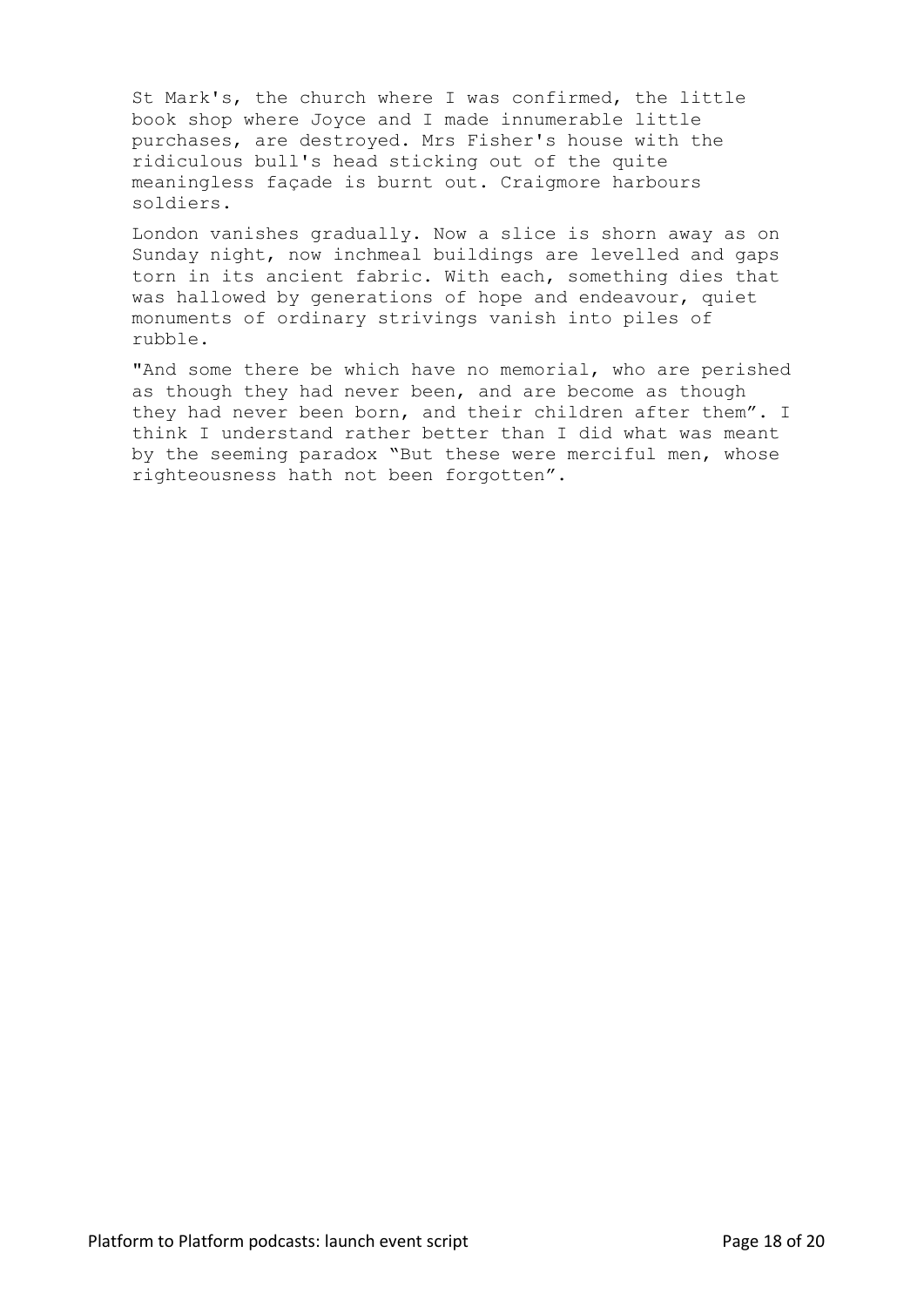I'm going to finish with one more diary entry, and one more poem.

This is Lorna's final diary entry. Note that her last thoughts are for her dear mother.

# **BETHANY AS LORNA**

# **Saturday January 4th 1941**

Daddy left home at 8:30am on the first stage of his journey to the Near East. Poor darling Mummie. He leaves Liverpool tomorrow or Monday.